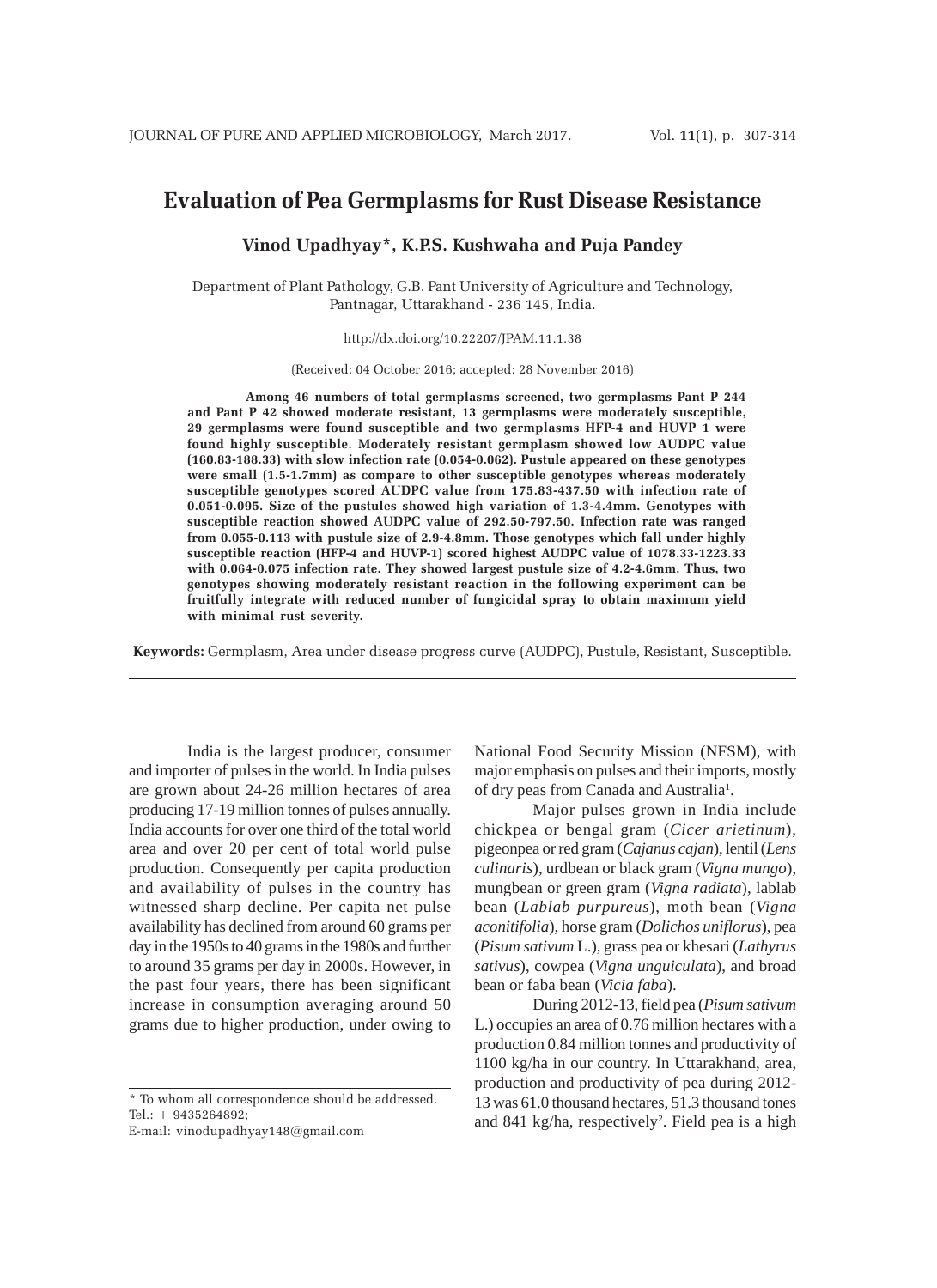quality protein rich pulse and vegetable crop. Dry pea generally contain 23 per cent protein, 48 per cent starch, eight per cent sugar, four per cent lipid, seven per cent crude fibre and three per cent  $ash<sup>3</sup>$ . Dry pea (also known as field pea) differs from fresh peas in that field pea is marketed as a dry, shelled product for human food whereas fresh peas are typically marketed as fresh green pods and immature seeds, which are consumed as vegetables.

Pea is affected by a number of fungal (rust, powdery mildew, downy mildew, root rot, alternaria blight, aschochyta blight, wilt, anthracnose, cercospora leaf spot, damping off, seedling rot etc.), bacterial (bacterial blight and brown spot), nematode (cyst nematode, lesion nematode and root-knot nematode) and viral diseases (cucumber mosaic virus, pea early browning virus, pea enation mosaic, pea mosaic, pea seed borne mosaic, pea streak and pea stunt). These diseases, under the right conditions, can significantly decrease both yield and quality. Among these, the rust of pea caused by *Uromyces viciae–fabae* (Pers.) J. Schrot (syn. *Uromyces fabae* (Pers.) de Bary) is considered the most important under warm and humid conditions4 . It has been reported from different parts of the country including eastern India<sup>5,  $6$ </sup>, central India<sup>7</sup>, southern parts of India<sup>8, 9</sup> and from Himalayan region of Uttarakhand and Himachal Pradesh $10, 11$ . In the last few years, disease has been observed in almost epiphytotic form and could cause up to 20-100% losses in yield $12,11$ .

The disease can be controlled by applying a number of management strategies including biological, cultural, chemical and planting resistant varieties  $13$ . The use of host plant resistance is considered the best means of rust control<sup>14</sup>. Screening of pea germplasm under field conditions for resistance to rust has been reported from India15 and continuous efforts were made from few decades to find a good source of resistance in pea against rust disease. Presently, there is no single variety showing complete resistance against rust. Therefore, the present experiment was carried out in search for good resistance against pea rust.

#### **MATERIALS AND METHODS**

Based on the severity of rust disease, Pantnagar has been designated as one of the

J PURE APPL MICROBIO*,* **11**(1), MARCH 2017.

hotspot for screening of pea germplasm against rust disease. A total of 46 pea germplasms obtained from AICRP MULLaRP (All India Coordinated Research Project on Mung, Urd, Lentil, Lathyrus, Rajmash and Pea) of ICAR, New Delhi, India were used in this study. Topographically, Pantnagar falls in the humid and subtropical (Tarai) climate of North West Plain Zone (NWPZ). The zone lies at the foothills of Shivalic range in lower Himalayas. It is situated at 29p N latitude and 79.73p E longitude, at an altitude of 243.8 m. above the mean sea level (MSL). The average relative humidity is highest (70-80%) in July-August and December– January, while lowest (35-40%) in April-May. Average rainfall in this area is about 1400 mm per annum (GBPUAT meteorological station, Pantnagar).

Screening of germplasm under natural epiphytotic condition was carried out in the field during *Rabi* season 2013-14 and 2014-15 at N.E. Borlogue Crop Research Centre (NEBCRC), G.B. Pant University of Agriculture and Technology, Pantnagar. The germplasm screening was undertaken following 'Infector row technique'. Each entry was sown with wider spacing of 30 x 10cm in 3m row with a susceptible check 'HFP-4' after every five entries and a susceptible border row for over 2 seasons (*Rabi* 2013-2014 and 2014- 2015). The observation on rust severity was recorded when first symptoms appear and subsequent observations were recorded at ten days interval and Table1

final observations was recorded at 20 days before harvesting of entries. Disease severity was determined using 0-9 rating scale<sup>16</sup>. The genotypes were later grouped into different categories based on 0 to 9 scale of disease severity from immune to highly susceptible according to Mayee and Datar  $(1986)^{16}$  with slight modifications (Table 1.). Scoring for the pustule size was done by adopting the modified  $0-6$  scale<sup>17</sup> at a stage, when the disease intensity was highest in susceptible genotype  $(0 =$  less than 0.5 mm,  $1 =$  $0.5-1.2$  mm,  $2 = 1.3-2.0$  mm,  $3 = 2.1-2.8$  mm,  $4 = 2.9-$ 3.6 mm,  $5 = 3.7 - 4.4$  mm,  $6 = 4.5 - 5.2$  mm)<sup>18</sup>. To compare the different genotypes for their resistance 'A' value and 'r' value were calculated for each genotype. Correlation coefficients of AUDPC with pustule size were also estimated using Karl Pearson's correlation coefficient (r).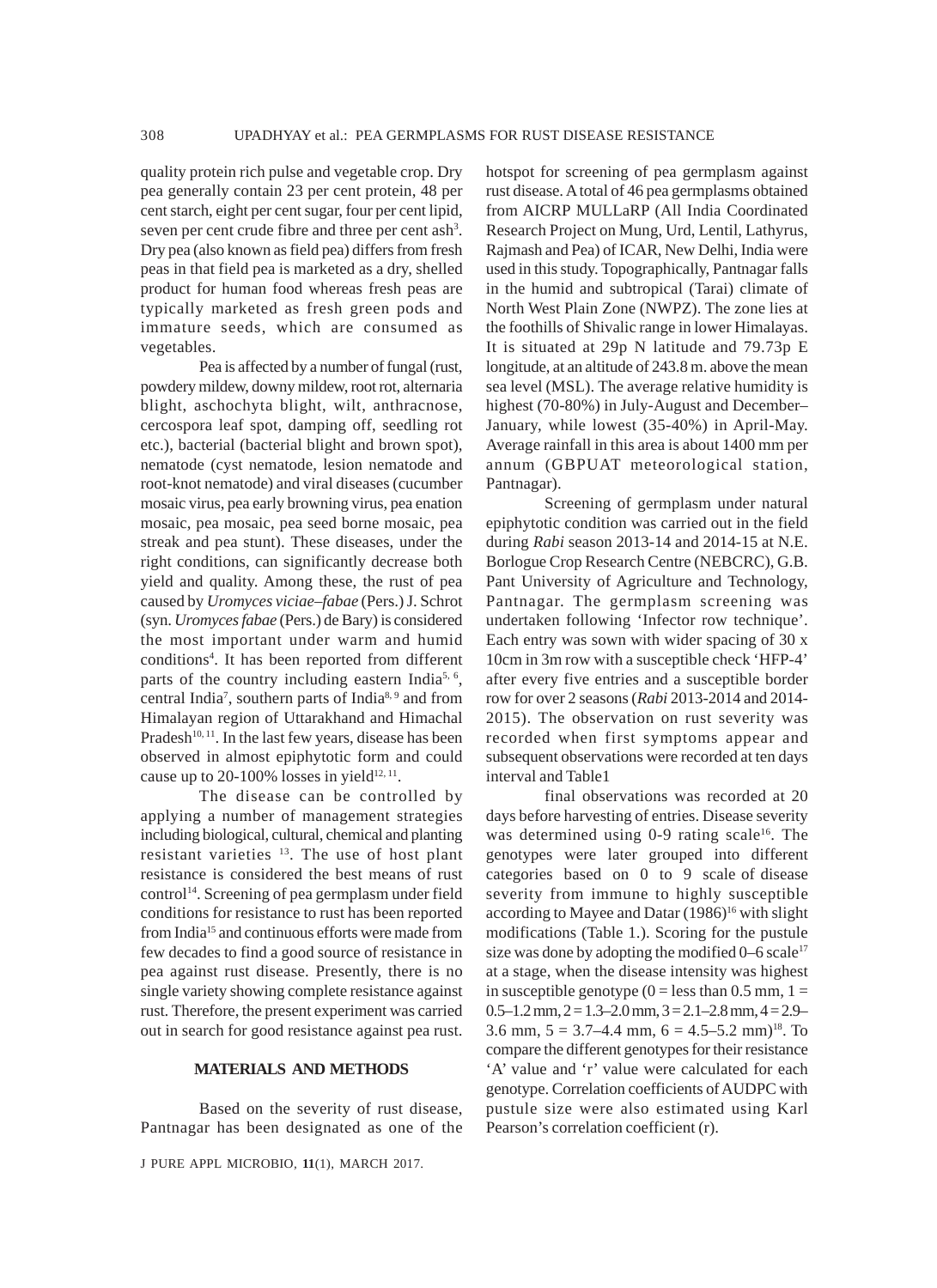The following parameters were calculated in the studies:

 $(i)$  AUDPC $(A)$  value: K A=  $\frac{1}{2}$  (S<sub>i</sub> + S<sub>i-1</sub>) d  $i = 1$ 

Rust severity was quantified using the formula given by Wilcoxson *et al.* (1975)<sup>19</sup>.

Where  $S_i$  = Disease incidence at the end of the week i,  $k =$ Number of successive evaluations of disease, and  $d =$  Interval between two evaluations.

(ii) Apparent rate of infection ('r'):

 $r = 2.303/t_{2-}t_1$  $\log x_2(1-x_1)/x_1(1-x_2)$ 

The apparent rate of infection was calculated using Vanderplank  $(1968)^{20}$  formula:

where, r is the apparent infection rate in non-logarithmic phase,  $x_1$  is the disease index at initial week time  $(t_1)$ ,  $x_2$  is the disease index at subsequent week time  $(t_2)$ 

(iii) Observation on yield components:

(a) 1000-grain weight (g)

One thousand grains were counted from each plot and weight (g) was recorded with the help of monophan digital electronic balance. (b) Grain yield (kg/ha)

Naturally dried plants from the individual plot were harvested, air dried, threshed and cleaned. The cleaned grains were dried upto 10 per cent moisture by weight. The grain yield per plot was recorded in gram, and converted into Kg/ha. (iv) Karl Pearson's correlation coefficient (r):

$$
r = \frac{1}{n-1} \sum \frac{(x_i - \overline{X})(y_i - \overline{Y})}{s_x s_y}
$$

Where,  $r =$  coefficient of correlation,  $X =$ 

 $x_i - \overline{X}$ ,  $Y = yi - \overline{Y}$ ,  $S =$  standard deviation of x series,  $S_y$  = standard deviation of y series, n= number of series.

#### **RESULTS AND DICUSSION**

During both the years, among the 46 total genotypes, none of the genotype was found to be completely resistant to the rust disease. Among all the germplasms, two germplasms Pant P 244 and Pant P 42 showed moderately resistant reaction, 13 germplasms were moderately susceptible, 29 germplasms were found susceptible and two germplasms HFP-4 and HUVP 1 were found highly susceptible (Fig.1) (Table 2).

Two germplasm Pant P 244 and Pant P 42 showed moderately resistant reaction with low per cent disease severity of 8.17 and 8.50 respectively. They have also scored low AUDPC value (160.83- 188.33) with slow infection rate (0.054-0.062). Pustule appeared on these genotypes were small (1.5-1.7mm) as compare to other susceptible genotypes. Moderately susceptible genotypes scored percent disease severity of 10.33-23.33. AUDPC value of these genotypes vary from 175.83- 437.50 with infection rate of 0.051-0.095. Size of the pustules showed high variation of 1.3-4.4mm. Genotypes with susceptible reaction showed the severity range of 25.83-49.17with an AUDPC value of 292.50-797.50. Infection rate was ranged from 0.055-0.113 with pustule size of 2.9-4.8mm. Those

Table 1. Disease severity scale showing different types of disease reaction

| Rating             | Description                                                                                                                                         | Disease reaction                                             |
|--------------------|-----------------------------------------------------------------------------------------------------------------------------------------------------|--------------------------------------------------------------|
| $\theta$<br>1<br>3 | No symptoms on leaf<br>Rust pustules small, scattering covering 1% or less of leaf area<br>Rust pustules more in number covering 1-10% of leaf area | Immune(I)<br>Resistant $(R)$<br>Moderately resistant<br>(MR) |
| 5                  | Typical rust pustules covering 11-25% of leaf area                                                                                                  | Moderately susceptible<br>(MS)                               |
| 9                  | Typical rust pustules covering 26-50% of leaf area. Leaf shedding<br>Typical rust pustules covering 51% or more of leaf area. Defoliation severe    | Susceptible $(S)$<br>Highly susceptible (HS)                 |

J PURE APPL MICROBIO*,* **11**(1), MARCH 2017.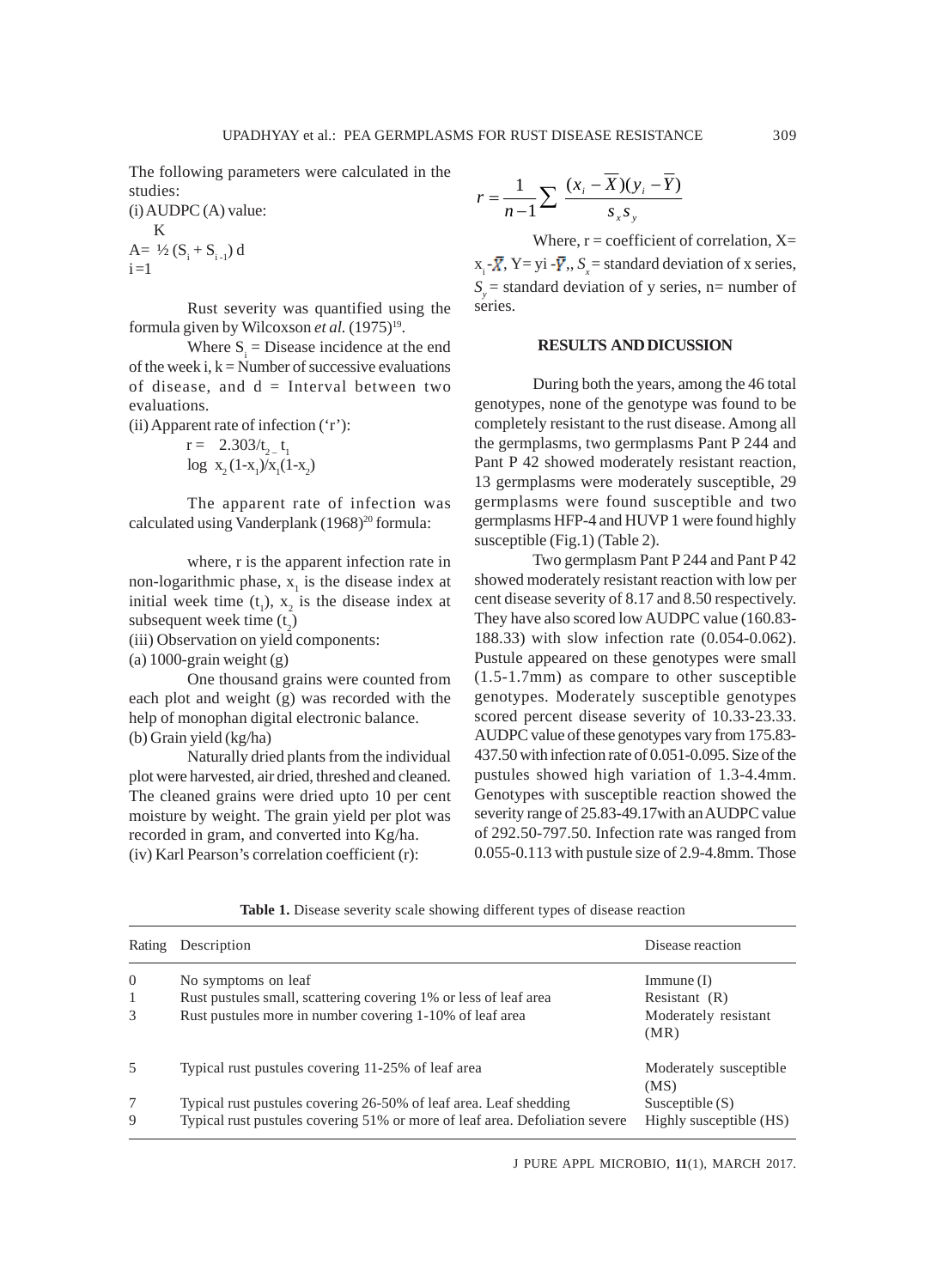| Germplasm                                | Disease severity $(\%)$ |         |         | 'A' value |        |         | 'r' value |             |             | Pustule Disease |                |
|------------------------------------------|-------------------------|---------|---------|-----------|--------|---------|-----------|-------------|-------------|-----------------|----------------|
|                                          | 2013                    | 2014    | pooled  | 2013      | 2014   | pooled  | 2013      |             | 2014 pooled | (mm)            | size reaction  |
| Pant P 244                               | 7.33                    | 9.23    | 8.17    | 155.00    | 167.70 | 160.83  | 0.038     | 0.085       | 0.062       | 1.7             | <b>MR</b>      |
|                                          | (15.56)                 | (17.40) | (16.55) |           |        |         |           |             |             |                 |                |
| Pant P 42                                | 7.67                    | 9.33    | 8.50    | 185.00    | 191.70 | 188.33  | 0.022     | 0.086       | 0.054       | 1.5             | MR             |
|                                          | (15.92)                 | (17.76) | (16.91) |           |        |         |           |             |             |                 |                |
| KPF 12-04                                | 35.00                   | 38.33   | 36.67   | 723.35    | 593.20 | 660.00  | 0.066     | 0.103       | 0.085       | 4.4             | ${\bf S}$      |
|                                          | (36.23)                 | (38.19) | (37.22) |           |        |         |           |             |             |                 |                |
| <b>KPMR 522</b>                          | 40.00                   | 35.00   | 42.50   | 769.95    | 603.25 | 686.67  | 0.053     | 0.088       | 0.071       | 3.9             | ${\bf S}$      |
|                                          | (39.21)                 | (42.12) | (40.67) |           |        |         |           |             |             |                 |                |
| HUVP <sub>1</sub>                        | 53.33                   | 58.33   | 55.83   | 1199.90   | 956.70 | 1078.33 | 0.050     | 0.079       | 0.064       | 4.2             | HS             |
|                                          | (49.92)                 | (49.83) | (48.39) |           |        |         |           |             |             |                 |                |
| <b>HFP530</b>                            | 28.33                   | 31.67   | 30.00   | 581.60    | 460.00 | 520.83  | 0.043     | 0.074       | 0.058       | 3.7             | ${\bf S}$      |
|                                          | (32.14)                 | (34.23) | (33.21) |           |        |         |           |             |             |                 |                |
| HFP 1016                                 | 25.00                   | 26.67   | 25.83   | 528.35    | 370.00 | 449.17  | 0.062     | 0.100       | 0.081       | 3.1             | ${\mathcal S}$ |
|                                          | (29.92)                 | (31.07) | (30.50) |           |        |         |           |             |             |                 |                |
| <b>HFP 9907</b>                          | 18.33                   | 25.00   | 21.67   | 440.05    | 391.70 | 415.83  | 0.036     | 0.070       | 0.053       | 3.4             | <b>MS</b>      |
|                                          | (25.30)                 | (29.92) | (27.73) |           |        |         |           |             |             |                 |                |
| <b>HFP 8909</b>                          | 38.33                   | 38.33   | 38.33   | 598.30    | 475.00 | 536.67  | 0.078     | 0.096       | 0.087       | 4.2             | ${\bf S}$      |
|                                          | (38.24)                 | (38.24) | (38.24) |           |        |         |           |             |             |                 |                |
| <b>KPMR 925</b>                          | 45.00                   | 45.00   | 45.00   | 566.65    | 470.05 | 518.33  | 0.088     | 0.137       | 0.113       | 4.4             | ${\mathcal S}$ |
|                                          | (42.12)                 | (42.12) | (42.12) |           |        |         |           |             |             |                 |                |
| Pant P 200                               | 28.33                   | 31.67   | 30.00   | 401.65    | 349.95 | 375.83  | 0.074     | 0.096       | 0.085       | 3.2             | ${\mathcal S}$ |
|                                          | (32.09)                 | (34.18) | (33.16) |           |        |         |           |             |             |                 |                |
| <b>VL 202</b>                            | 41.67                   | 45.00   | 43.33   | 683.30    | 533.35 | 608.33  | 0.062     | 0.088       | 0.075       | 3.8             | ${\mathcal S}$ |
|                                          | (40.19)                 | (42.12) | (41.16) |           |        |         |           |             |             |                 |                |
| Pant P223                                | 25.00                   | 30.00   | 27.50   | 310.00    | 274.95 | 292.50  | 0.087     | 0.121       | 0.104       | 3.8             | ${\bf S}$      |
|                                          | (29.92)                 | (33.00) | (31.51) |           |        |         |           |             |             |                 |                |
| VL 59                                    | 20.00                   | 23.33   | 21.67   | 383.30    | 288.20 | 335.83  | 0.063     | 0.113       | 0.088       | 3.5             | <b>MS</b>      |
|                                          | (26.45)                 | (28.66) | (27.59) |           |        |         |           |             |             |                 |                |
| Pant P 222                               | 18.33                   | 20.00   | 19.17   | 319.95    | 260.05 | 290.00  | 0.077     | 0.090       | 0.084       | 3.5             | MS             |
|                                          | (25.19)                 | (26.45) | (25.83) |           |        |         |           |             |             |                 |                |
| Pant P 217                               | 9.00                    | 11.67   | 10.33   | 179.90    | 171.70 | 175.83  | 0.057     | 0.074       | 0.066       | 1.7             | <b>MS</b>      |
|                                          | (17.40)                 | (19.88) | (18.74) |           |        |         |           |             |             |                 |                |
| Pant P 213                               | 11.33                   | 13.00   | 12.17   | 261.60    | 201.75 | 231.67  | 0.042     | 0.060       | 0.051       | 1.3             | MS             |
|                                          | (19.65)                 | (21.10) | (20.41) |           |        |         |           |             |             |                 |                |
| Pant P 243                               | 12.33                   | 14.00   | 13.17   | 238.30    | 190.05 | 214.17  | 0.059     | 0.080       | 0.069       | 2.0             | <b>MS</b>      |
|                                          | (20.49)                 | (21.94) | (21.25) |           |        |         |           |             |             |                 |                |
| <b>VL 58</b>                             | 12.33                   | 14.00   | 13.17   | 281.65    | 225.05 | 253.33  | 0.048     | 0.097       | 0.073       | 2.5             | <b>MS</b>      |
|                                          | (20.49)                 | (21.94) | (21.25) |           |        |         |           |             |             |                 |                |
| <b>RPG 79</b>                            | 28.33                   | 30.00   | 29.17   | 459.95    | 340.10 | 400.00  |           | 0.050 0.076 | 0.063       | 3.7             | S              |
|                                          | (32.14)                 | (33.21) | (32.68) |           |        |         |           |             |             |                 |                |
| NDP 12-102 31.67                         |                         | 35.00   | 33.33   | 513.35    | 379.95 | 446.67  | 0.054     | 0.086       | 0.070       | 3.6             | $\mathbf S$    |
|                                          | (34.14)                 | (36.15) | (35.16) |           |        |         |           |             |             |                 |                |
| <b>KPMR 853</b>                          | 48.33                   | 46.67   | 47.50   | 698.35    | 571.75 | 635.00  | 0.096     | 0.111       | 0.103       | 4.8             | ${\mathcal S}$ |
|                                          | (44.04)                 | (43.07) | (43.56) |           |        |         |           |             |             |                 |                |
| Pant P 195                               | 18.33                   | 20.00   | 19.17   | 264.90    | 223.35 | 244.17  | 0.070     | 0.090       | 0.080       | 3.9             | <b>MS</b>      |
|                                          | (25.30)                 | (26.56) | (25.95) |           |        |         |           |             |             |                 |                |
| <b>HUDP 1302</b>                         | 21.67                   | 23.33   | 22.50   | 483.30    | 391.70 | 437.50  | 0.045     | 0.072       | 0.059       | 4.4             | <b>MS</b>      |
|                                          | (27.59)                 | (28.85) | (28.24) |           |        |         |           |             |             |                 |                |
| RFP 2009-2-1 25.00                       |                         | 26.67   | 25.83   | 543.25    | 463.35 | 503.33  | 0.043     | 0.072       | 0.057       | 3.7             | ${\mathcal S}$ |
| J PURE APPL MICROBIO, 11(1), MARCH 2017. |                         |         |         |           |        |         |           |             |             |                 |                |

**Table 2.** Phenotypic screening of different germplasm for rust resistance in pea during crop season 2013-2014 and 2014-2015 under field condition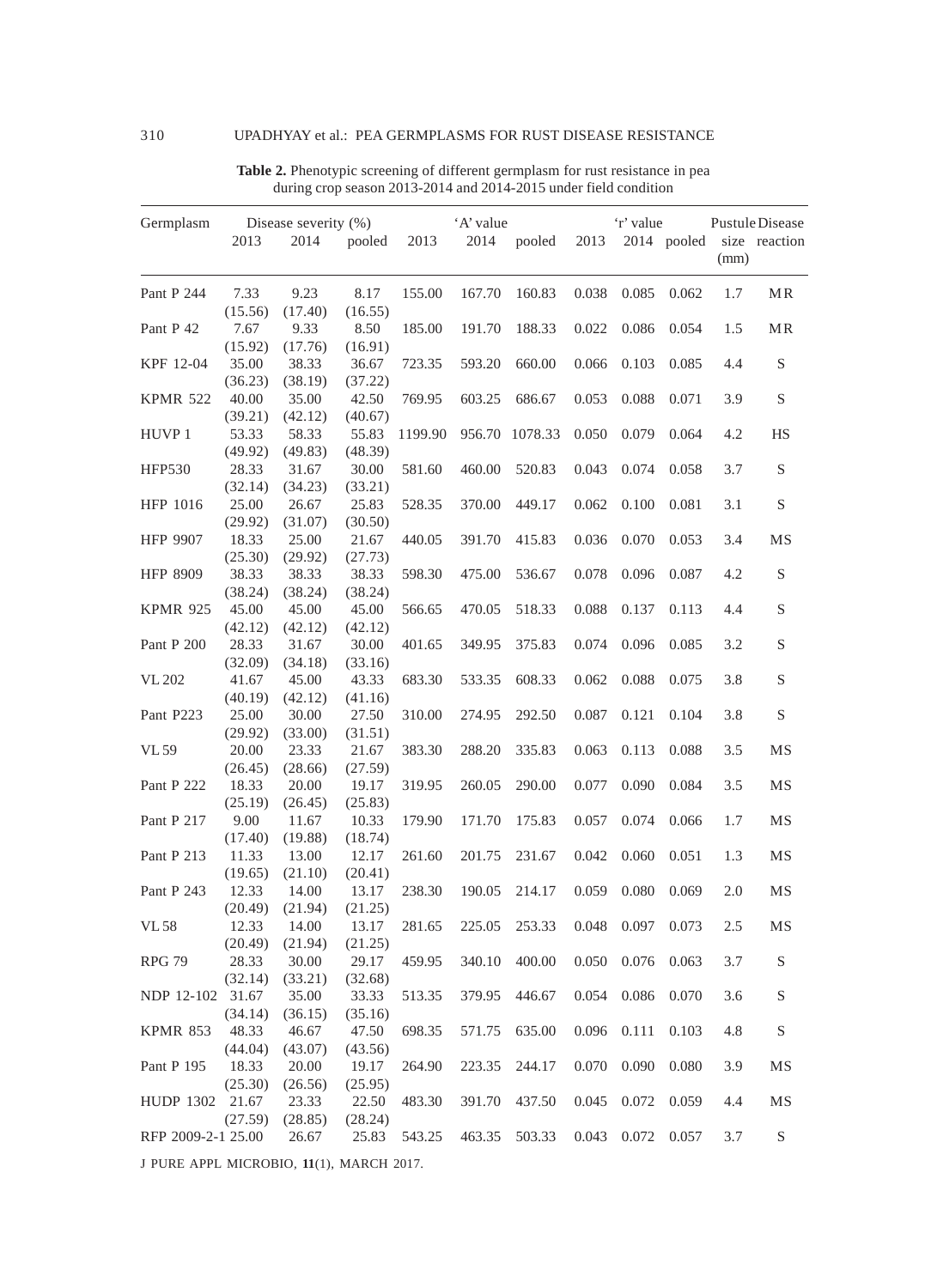|                     | (29.92)          | (31.07)          | (30.50)          |         |        |         |       |       |       |     |                |
|---------------------|------------------|------------------|------------------|---------|--------|---------|-------|-------|-------|-----|----------------|
| <b>HUDP 1209</b>    | 25.00            | 26.67            | 25.83            | 645.00  | 511.70 | 578.33  | 0.041 | 0.068 | 0.055 | 3.2 | ${\mathcal S}$ |
|                     | (29.92)          | (31.07)          | (30.50)          |         |        |         |       |       |       |     |                |
| RFP 2009-2          | 18.33            | 20.00            | 19.17            | 368.30  | 310.00 | 339.17  | 0.047 | 0.063 | 0.055 | 3.1 | MS             |
|                     | (25.30)          | (26.56)          | (25.95)          |         |        |         |       |       |       |     |                |
| RFP 2009-3          | 38.33            | 40.00            | 39.17            | 625.00  | 524.95 | 575.00  | 0.060 | 0.083 | 0.072 | 3.5 | $\mathbf S$    |
|                     | (38.19)          | (39.21)          | (38.70)          |         |        |         |       |       |       |     |                |
| <b>HUDP 1301</b>    | 48.33            | 50.00            | 49.17            | 898.30  | 696.65 | 797.50  | 0.064 | 0.084 | 0.074 | 4.5 | $\mathbf S$    |
|                     | (44.04)          | (44.99)          | (44.52)          |         |        |         |       |       |       |     |                |
| <b>KPMR 851</b>     | 25.00            | 26.67            | 25.83            | 583.30  | 440.00 | 511.67  | 0.046 | 0.065 | 0.055 | 4.3 | $\mathbf S$    |
|                     | (29.92)          | (30.99)          | (30.46)          |         |        |         |       |       |       |     |                |
| <b>KPM 928</b>      | 25.00            | 26.67            | 25.83            | 388.35  | 310.00 | 349.17  | 0.080 | 0.100 | 0.090 | 3.8 | S              |
|                     | (29.92)          | (31.07)          | (30.50)          |         |        |         |       |       |       |     |                |
| HUDP 15             | 20.00            | 21.67            | 20.83            | 291.70  | 216.70 | 254.17  | 0.080 | 0.110 | 0.095 | 3.3 | MS             |
|                     | (26.45)          | (27.59)          | (27.03)          |         |        |         |       |       |       |     |                |
| <b>IPFD 13-14</b>   | 25.00            | 26.67            | 25.83            | 486.65  | 356.65 | 421.67  | 0.054 | 0.072 | 0.063 | 2.9 | $\mathbf S$    |
|                     | (29.92)          | (31.07)          | (30.50)          |         |        |         |       |       |       |     |                |
| <b>IPFD 99-2</b>    | 28.33            | 30.00            | 29.17            | 433.30  | 336.65 | 385.00  | 0.044 | 0.069 | 0.056 | 3.4 | $\mathbf S$    |
|                     | (32.09)          | (33.16)          | (32.63)          |         |        |         |       |       |       |     |                |
| <b>IPFD 12-8</b>    | 35.00            | 36.67            | 35.83            | 733.25  | 558.40 | 645.83  | 0.044 | 0.068 | 0.056 | 4.3 | S              |
|                     | (36.23)          | (37.25)          | (36.75)          |         |        |         |       |       |       |     |                |
| IPF <sub>10</sub>   | 25.00            | 26.67            | 25.83            | 558.25  | 408.30 | 483.33  | 0.044 | 0.068 | 0.056 | 3.5 | $\mathbf S$    |
|                     | (29.92)          | (31.07)          | (30.50)          |         |        |         |       |       |       |     |                |
| <b>IPFD 13-2</b>    | 30.00            | 31.67            | 30.83            | 548.35  | 413.40 | 480.83  | 0.056 | 0.083 | 0.069 | 3.8 | $\mathbf S$    |
|                     | (33.16)          | (34.14)          | (33.65)          |         |        |         |       |       |       |     |                |
| <b>IPF 2-17</b>     | 20.00            | 21.67            | 20.83            | 306.70  | 246.65 | 276.67  | 0.063 | 0.083 | 0.073 | 3.7 | MS             |
|                     | (26.45)          | (27.59)          | (27.03)          |         |        |         |       |       |       |     |                |
| <b>IPFD 11-5</b>    | 40.00            | 41.67            | 40.83            | 534.95  | 468.30 | 501.67  | 0.083 | 0.099 | 0.091 | 4.5 | S              |
|                     | (39.21)          | (40.19)          | (39.70)          |         |        |         |       |       |       |     |                |
| <b>IPFD 5-19</b>    | 21.67            | 25.00            | 23.33            | 428.30  | 370.00 | 399.17  | 0.075 | 0.087 | 0.081 | 3.0 | MS             |
|                     | (27.71)          | (29.92)          | (28.85)          |         |        |         |       |       |       |     |                |
| <b>IPFD 99-13</b>   | 45.00            | 43.33            | 44.17            | 649.95  | 498.40 | 574.17  | 0.077 | 0.095 | 0.086 | 4.5 | ${\mathcal S}$ |
|                     | (42.12)          | (41.15)          | (41.63)          |         |        |         |       |       |       |     |                |
| <b>IPFD 11-5</b>    | 25.00            | 26.67            | 25.83            | 411.70  | 323.40 | 367.50  | 0.070 | 0.082 | 0.076 | 3.0 | ${\mathcal S}$ |
|                     | (29.92)          | (31.07)          | (30.50)          |         |        |         |       |       |       |     |                |
|                     | 45.00            | 46.67            | 45.83            | 586.55  | 485.10 | 535.83  | 0.088 | 0.098 | 0.093 | 4.6 | ${\bf S}$      |
|                     | (42.12)          | (43.07)          | (42.59)          |         |        |         |       |       |       |     |                |
| <b>IPFD 13-3</b>    | 26.67            | 28.33            | 27.50            | 531.70  | 400.00 | 465.83  | 0.045 | 0.079 | 0.062 | 3.3 | $\mathbf S$    |
| <b>IPFD 13-4</b>    | (30.94)<br>38.33 | (32.09)<br>40.00 | (31.52)<br>39.17 | 753.30  | 563.35 | 658.33  | 0.055 | 0.080 | 0.068 | 3.6 | $\mathbf S$    |
|                     | (38.24)          | (39.23)          | (38.74)          |         |        |         |       |       |       |     |                |
| HFP-4 (check) 68.33 |                  | 61.67            | 65.00            | 1474.90 |        | 1223.33 | 0.066 | 0.084 | 0.075 |     | HS             |
|                     | (55.85)          | (51.75)          | (53.73)          |         | 971.70 |         |       |       |       | 4.6 |                |
| CD at 5%            | $4.56**$         | $4.78**$         | $4.44**$         |         |        |         |       |       |       |     |                |
| SEM <sub>±</sub>    | 1.62             | 1.70             | 1.58             |         |        |         |       |       |       |     |                |
| CV                  | 8.83             | 8.89             | 8.43             |         |        |         |       |       |       |     |                |
|                     |                  |                  |                  |         |        |         |       |       |       |     |                |

Value in parenthesis are angular transformed, 'A'- Area under disease progress curve (AUDPC), 'r' – Apparent rate of infection, MR-moderately resistant, MS-moderately susceptible, S- susceptible, HS-highly susceptible, \*\* Significant level at 0.01.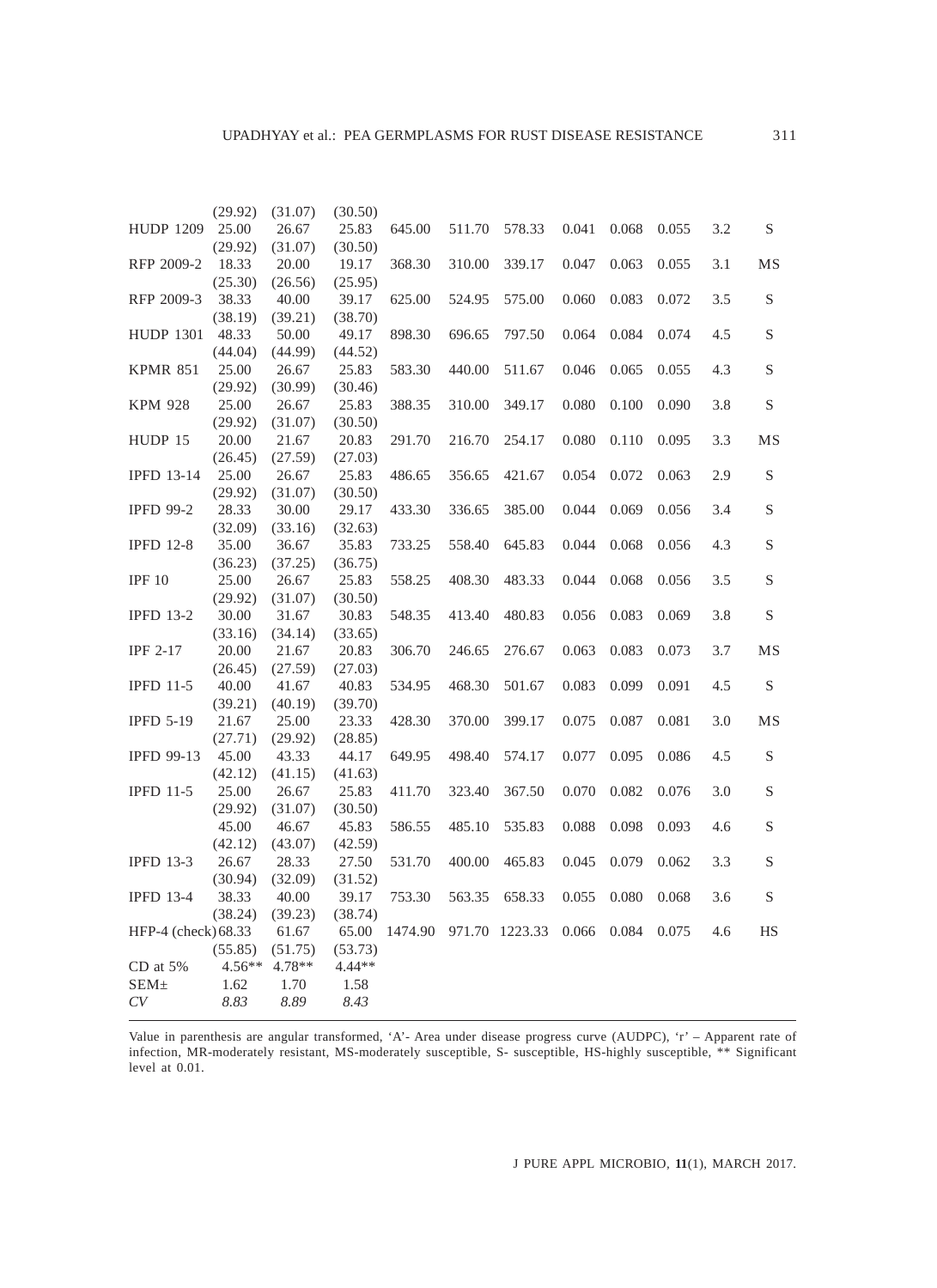genotypes which fall under highly susceptible reaction (HFP-4 and HUVP-1) scored highest percent disease severity of 55.83-65.00. The progresses of disease in these genotypes were very fast with AUDPC value of 1078.33-1223.33. Rate of infection ranged from 0.064-0.075. Pustule size was in a range of 4.2-4.6mm (Table 2).

Correlation studies of AUDPC with pustule size during both the years showed significant positive correlation of AUDPC with pustule size (0.66\*\*) (Table 3.).

## **Progress of disease severity in selected pea germplasms showing different disease reaction**

Progress of disease severity during both the year in selected pea germplasms showing different disease reaction *i.e.* Pant P 244 and Pant P 42 (moderately resistant), KPF 12-04 and KPMR 522 (susceptible), VL 59 and HFP 9907 (moderately susceptible) and HFP 4 (Highly susceptible) illustrate that initiation of disease was observed

**Table 3.** Correlation coefficients of AUDPC with size of rust pustules formed in different germplasm of pea

|                 | Correlation coefficients (r)<br><b>AUDPC</b> |          |                               |  |  |  |  |
|-----------------|----------------------------------------------|----------|-------------------------------|--|--|--|--|
|                 | 2013                                         | 2014     | $2013$ and<br>$2014$ (pooled) |  |  |  |  |
| Pustule<br>size | $0.66**$                                     | $0.62**$ | $0.66**$                      |  |  |  |  |

AUDPC - Area under disease progress curve, \*\* Correlation is significant at the 0.01 level (2-tailed).



**Fig. 1.** Frequency distribution of rust severity in different germplasm of pea during 2013 -2014 and 2014- 2015 (pooled)

J PURE APPL MICROBIO*,* **11**(1), MARCH 2017.

70 days after sowing (DAS) on all the germplasms. Highly susceptible germplasms scored maximum per cent disease severity of 9.33 at 70DAS followed by moderately susceptible (1.17-3.50) and susceptible germplasms (2.33-4.83). The lowest per cent disease severity was recorded in moderately resistant germplasms (1.00-1.83). Disease progressed slowly in all the germplasms during both the years till 90 DAS whereas in HFP 4 disease severity was increased at a high rate from the day of appearance. There were abrupt increase in per cent disease severity at 100DAS and 110DAS on germplasms showing moderately susceptible (10.83-15.83, 21.67), susceptible (20.00-24.17, 36.67- 42.50) and highly susceptible reaction (44.17, 65.00) whereas moderately Fig.2

Resistant germplasms showed slow progress of disease (6.17-6.50, 8.17-8.50) throughout the period (Fig.2)

In India *Uromyces fabae* (Pers. de Bary) causing pea rust disease usually appears during the 1<sup>st</sup> week of month of January to the second week of February when crop is in the flowering or pod formation stage. This period generally coincides with a warm and humid weather, which favours growth, reproduction and spread of the rust pathogen. Among 46 pea genotypes screened, none of them were found resistant to rust disease during both the seasons. Further, in our search, none of the genotype was found to be completely resistant to the rust disease, which was in agreement with earlier reports  $15, 21, 7, 22, 5, 9, 23, 4$ . although these reports were based on the screening of limited genotypes. The screening of



**Fig. 2.** Progress of rust severity in pea germplasm showing different disease reaction during 2013-2014 and 2014-2015 (pooled)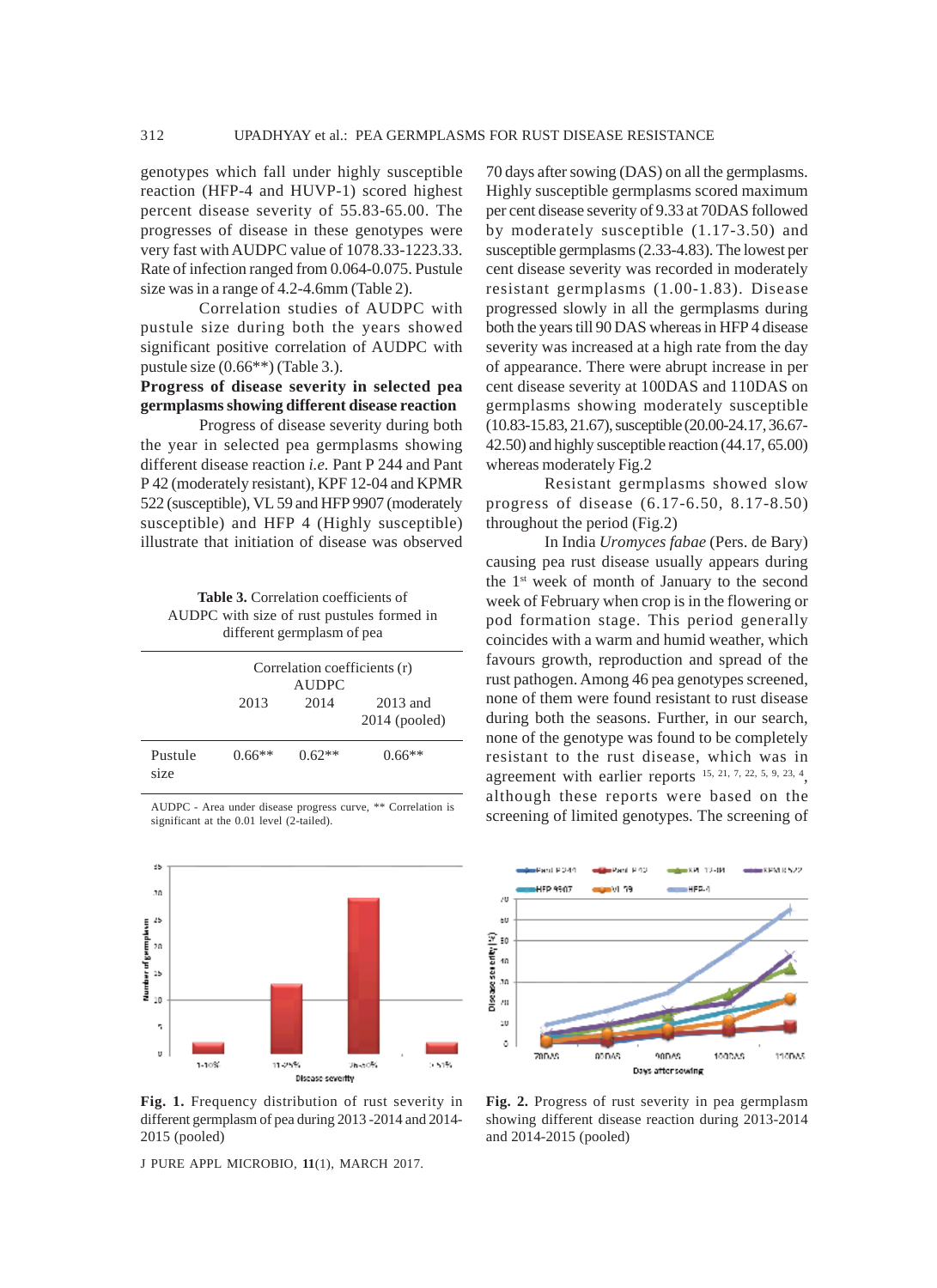46 lines indicated a high variability for rust intensity in terms of AUDPC. Only two genotypes showed moderate reaction with 1-10 per cent disease severity (Pant P 244 and Pant P 42). These genotypes showed slow progress of disease with low rate of infection. It was also observed that the size of pustules were small in moderate resistant genotypes. Size of pustules is considered as one of the important components of slow rusting trait and also play vital role in influencing AUDPC which were earlier reported in wheat<sup>24</sup> and beans<sup>25,26</sup>. The pustule size is also related with the sporulation i.e. bigger pustules produce more spore than the small ones<sup>26</sup>. Maximum numbers  $(29)$  of genotypes fall under susceptible category followed by moderately susceptible (13) and highly susceptible category (2). The progress of disease was very fast in susceptible and highly susceptible genotypes and the rate of infection was also high in these genotypes. Large size pustules were observed in these genotypes which showed the rapid growth and multiplication of the pathogen leads to highest susceptibility.

Thus, two genotypes showing moderately resistant reaction can be a good option to integrate it with reduced number of fungicidal spray to obtain maximum yield with minimal rust severity.

#### **REFERENCES**

- 1. Indian Institute of Pulses Research (IIPR), 2014; E- Pulses data book.
- 2. National Council of Applied Economic Research (NCAER), 2014; India's Pulses scenario
- 3. Duke, J.A. and Ayensu, E.S. Medicinal Plants of China. Reference Publications. Inc. ISBN 0- 917256-20-4. Reference Publications Algonac MI (USA), 1985.
- 4. Chand, R., Srivastava, C.P. and Kushwaha, C. Screening technique for pea (*Pisum sativum* L.) genotypes against rust disease (*Uromyces fabae* Pers. de Bary). *Indian J. Agric. Sci*., 2004; **74**: 166-7.
- 5. Gupta, R.P. Evaluation of pea germplasm for their reaction to powdery mildew and rust. *Indian J. Pul. Res*., 1990; **3**: 186-8.
- 6. Chand, R., Srivastava, C.P., Singh, R.M. and Singh, R.B. Pea specific strains in *Uromyces fabae*. *Indian J. Pul. Res*., 1997; **10**: 127-8.
- 7. Narsinghani, V.G., Singh. S.P. and Pal, B.S. Note on rust resistance pea varieties. *Indian. J. Agric.*

*Sci.*, 1980; **50**: 453.

- 8. Sokhi, H.S., Sokhi. S.S. and Rawal, R.D.Vertical reaction of pea to powdery mildew (*Erysiphe polygoni*) and rust (*Uromyces vicia fabae*). *Mysore J. Agril. Sci*., 1974; **8**: 529-532.
- 9. Kumar, T.B.A., Rangaswamy, K.T. and Ravi, K. Assessment of tall field pea genotypes for slow rusting resistance. *Legume Res.*, 1994; **17**: 79-82.
- 10. Chauhan, R.S., Sugha, S.K. and Singh, B.M. A note on the prevalence and distribution of pea rust in Himachal Pradesh. *Him. J. Agric. Res*., 1991; **17**: 105-107.
- 11. Sharma, A.K. Epidemiology and management of rust disease of French bean. *Veg. Sci.*, 1998; **25**: 85-88.
- 12. Stavely, J.R. Compendium of Bean Diseases. APS Press, St Paul MN., 1991; pp. 24-25.
- 13. Marshi, R.P., Gupta, R.B.L. and Mathur, A.K. Response of Pea varieties to powdery mildew and rust in Rajastan. *Indian Phytopath..*, 1982; **35**(2): 232-235.
- 14. Bayaa, B. and Erskine, W. Diseases of lentils In: Allen DJ and Lenné JM (eds.) The Pathology of Food and Pasture Legumes. CAB International and ICRISAT Wallingford UK., 1998; pp. 423- 471.
- 15. Singh,V.K., Sangar, R.B.S. and Singh, R.N. Effect of varieties and sowing dates on disease incidence and productivity of field pea (*Pisum sativum*). *Indian J. Agron.*, 1995; **4**: 451-453.
- 16. Mayee, C.D. and Datar, V.V. Phytopathometry. Technical Bulletin-1 (Special Bulletin 3), Marathwada Agric. Univ. Parbhani., 1986; p 218.
- 17. Stavely, J.R., Freytag, G.F., Steadman, J.R. and Schwartz, H.F. The 1983 bean rust workshop. Annual Report of Common Bean Improvement Cooperative, 1983; **26**: 4-6.
- 18. Chand, R., Srivastava, C.P., Singh, B.D. and Sarode, S.B. Identification and characterization of slow rusting components in pea (*Pisum sativum* L.). *Genet. Resour. Crop. Ev*., 2006; **53**: 219-224.
- 19. Wilcoxson, R.D., Skovmand, B. and Atif, A.F. Evaluation of wheat cultivars for ability to retard development of stem rust. *An. Appl. Biol.*, 1975; **80**: 275-281.
- 20. Van der Plank, J.E. Plant Diseases, Epidemics and Control. Academic Press, New York and London, 1968; pp. 349.
- 21. Pal, A.B., Brahmappa, R., Rawal, D. and Ullasa, B. A. Field resistance of pea germplasm to powdery mildew (*Erysiphe polygoni*) and rust (*Uromyces fabae*). *Plant Dis*., 1980; **64**: 1085- 1086.
- J PURE APPL MICROBIO*,* **11**(1), MARCH 2017. 22. Singh, R.M. and Srivastava, C.P. Evaluation,